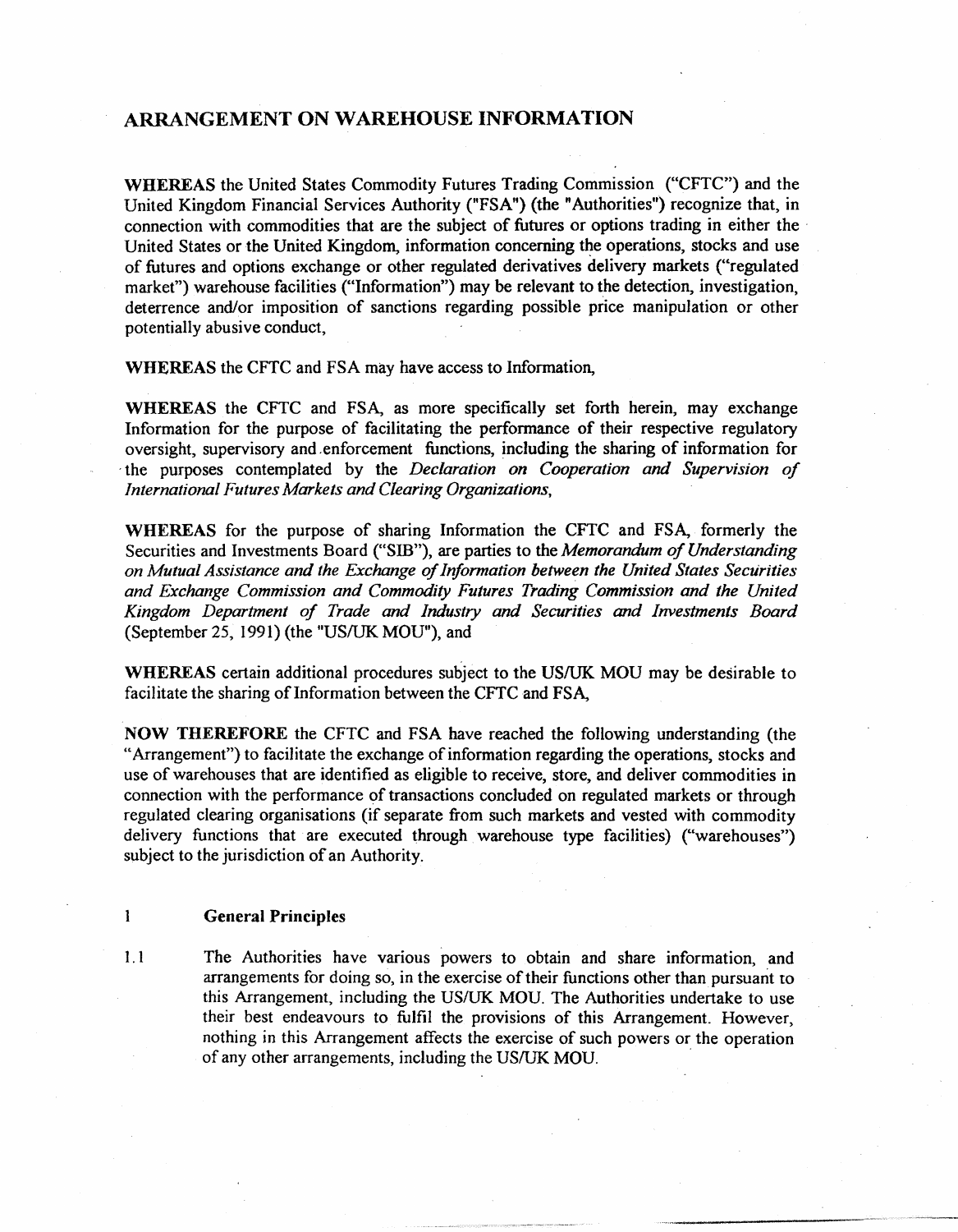1.2 The provisions of this Arrangement do not give rise to a right on the part of any third party, directly or indirectly, to obtain, suppress or exclude any information that is the subject of this Arrangement as or from evidence or otherwise to challenge the execution of a request for Information under this Arrangement.

## 2. Subject of Arrangement

- 2.1 This Arrangement addresses requests for Information between the Authorities (individually, ''Request") regarding:
	- A. the operations and stocks of warehouses; and
	- B. the use of warehouses by regulated market members, their licensees, or customers,

as such Information relates to commodities traded on regulated markets, or commodity transactions concluded through clearing organisations, if such organisation is separate from the market and is vested with delivery functions, subject to the jurisdiction of the Requested Authority.

2.2 For these purposes the term "commodity transaction" means a future or option on a commodity and "commodity'' means any physical commodity of finite. supply subject to delivery through warehouses traded on a regulated market, or clearing organization where relevant, that has executed or is the subject of an operational side letter facilitating the operation of this Arrangement.

## 3. Ability to Provide Information

- 3 .I As set forth in its side letter to this Arrangement, the CFTC has the authority and procedures to obtain Information from warehouses, including warehouses located outside the United States, where they are designated for delivery by regulated markets subject to the CFTC's jurisdiction.
- 3.2 As set forth in its side letter to this Arrangement, the FSA has the capacity and procedures to obtain Information on a voluntary basis from regulated markets subject to its jurisdiction, which may obtain Information pursuant to rules or contract from warehouses which they have designated for delivery, including warehouses located outside the United Kingdom.
- 3.3 To the extent permitted by law, each Authority has the power and procedures to provide the Information received by it to the other Authority for the purpose of assisting it in the exercise of its regulatory oversight, supervisory and enforcement functions.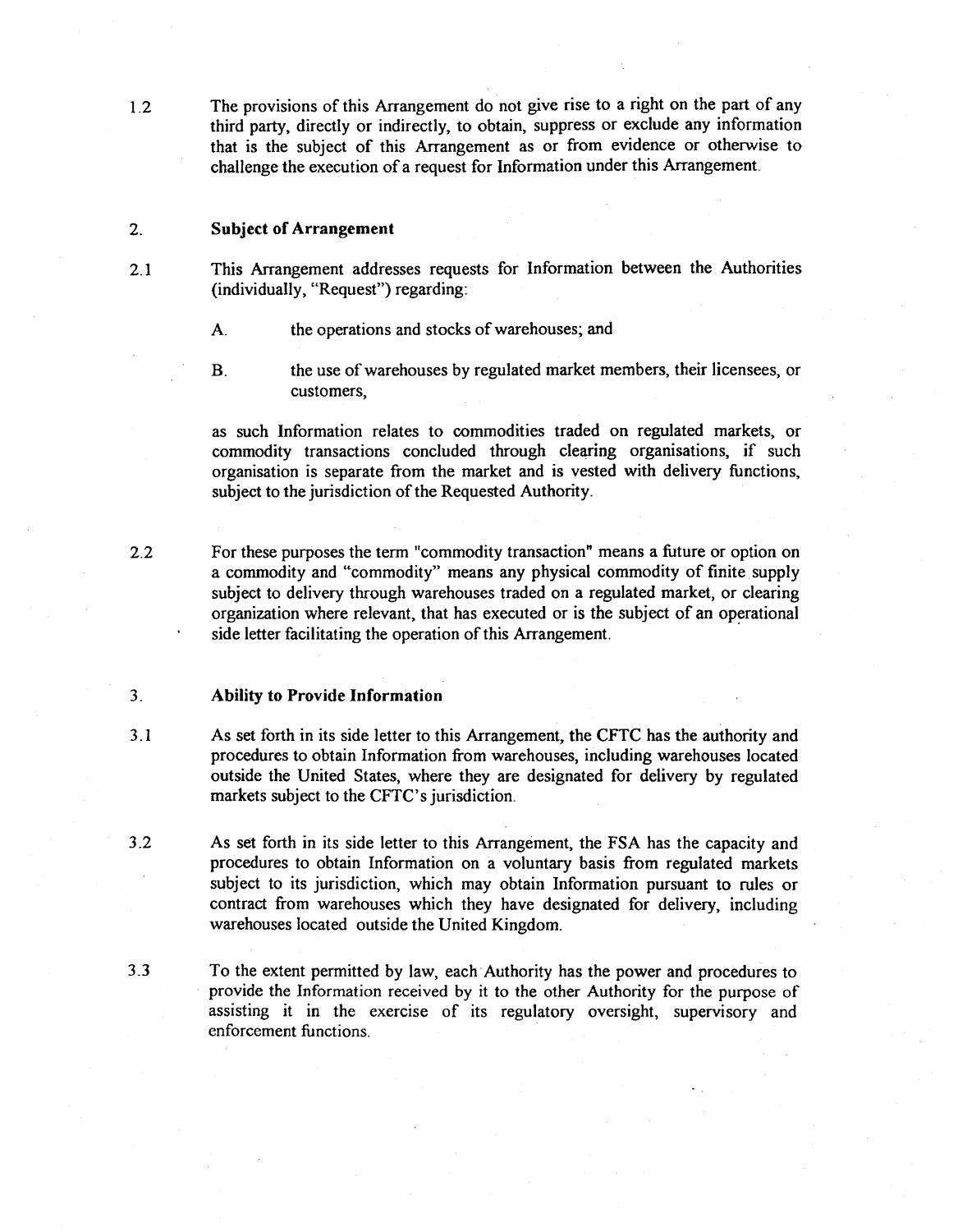## 4. Examples of Information

- 4. 1 Examples of Information that may be the subject of a Request inClude but are not limited to:
	- A. the total stocks of a commodity specified in the Request received, stored or delivered and the origin of such shipments and deliveries over a period specified in the Request in connection with the performance of commodity transactions;
	- B. the grade or quality of such stocks;
	- $C.$  whether such stocks are, or may be, deliverable;
	- D. information about the ownership of such stocks and, to the extent reasonable, whether warehouses, members, and customers of members hold an interest in them;
	- E. the identity of the members, or other traders or brokers as appropriate, depositing or removing such stocks over a period specified in the request;
	-
- F. the warehouse fees for storing, receiving and delivering any commodity.

#### 5. Publicly Available Information

- 5. 1 Prior to making a Request, an Authority should use reasonable efforts, consistent with the urgency of the Request, to obtain through other means any of the Information referred to in Article 4 that is publicly and readily available.
- 5.2 Notwithstanding Article 5.1, the Authorities understand that publicly available information may be requested under this Arrangement, and each Authority intends to assist the other Authority to obtain such publicly available information expeditiously.

## 6. Requests for Information

6.1 All requests for Information under this Arrangement shalt comply with paragraph 12 of the UK/US MOU.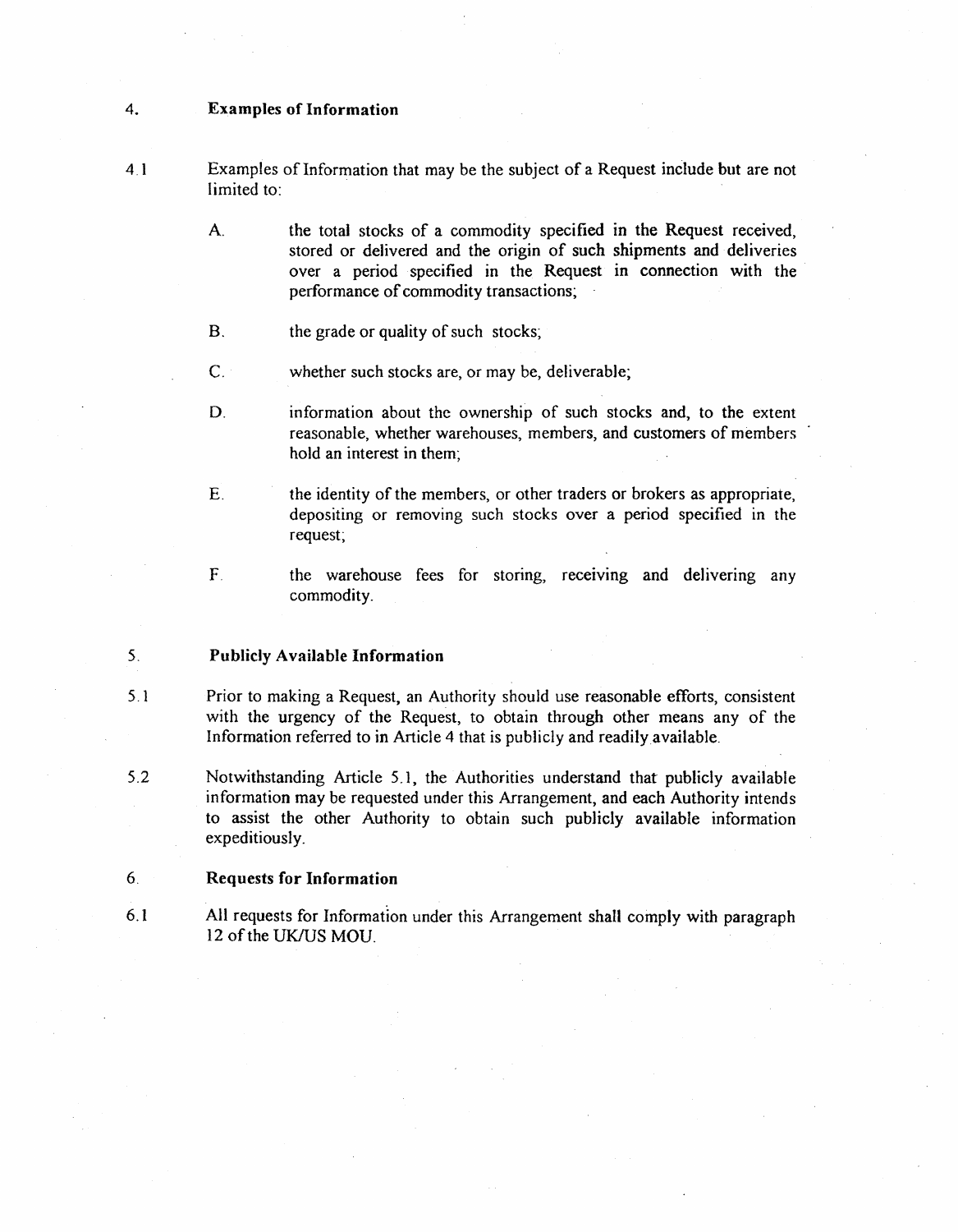6.2 Without prejudice to the scope of other existing information-sharing arrangements and the US/UK MOU between the Authorities, an Authority may make a Request when that Authority has determined, at its discretion, that there are reasonable grounds for the Authority to believe that one of the following market events has occurred:

- A. unusually large price movements in a market subject to its jurisdiction and in related markets;
- B. unusual price relationships in a market subject to its jurisdiction and in related markets;
- C. abnormal movement of a commodity into or out of warehouse which is impacting the price of a commodity or commodity transaction subject to its jurisdiction; or
- D. a person may be attempting to accumulate an unusually large position which may have a substantial impact on the price of a commodity or commodity transaction subject to its jurisdiction.
- 6.3 Such a Request is intended to be considered by the Requested Authority to be a request to secure compliance with or enforcement of a legal rule or requirement related to manipulative or other abusive market practices provided the Requesting Authority can on further request indicate the relevant legal rule or requirement, as set out in paragraphs 12(b)(ii) and 12(d) of the US/UK MOU.

## 7. Execution of Requests

The Requested Authority may provide, or may seek to cause the relevant regulated market or clearing organisation or warehouse to provide, the requested Information to the Requesting Authority directly. or the Authorities may agree to request an inspection of a relevant warehouse in conformity with the terms set out in Part IV of the US/UK MOU.

# 8. Use and Confidentiality of Information

Information received in response to a Request is intended, consistent with applicable law, to be used by the Requesting Authority solely for the purpose of enabling or assisting it to exercise its regulatory oversight, supervisory, or enforcement functions in accordance with, and subject to the confidentiality provisions of, Part V the US/UK MOU.

# 9. Contact Officers

For purposes of Requests made under this Arrangement, the contact officers are: